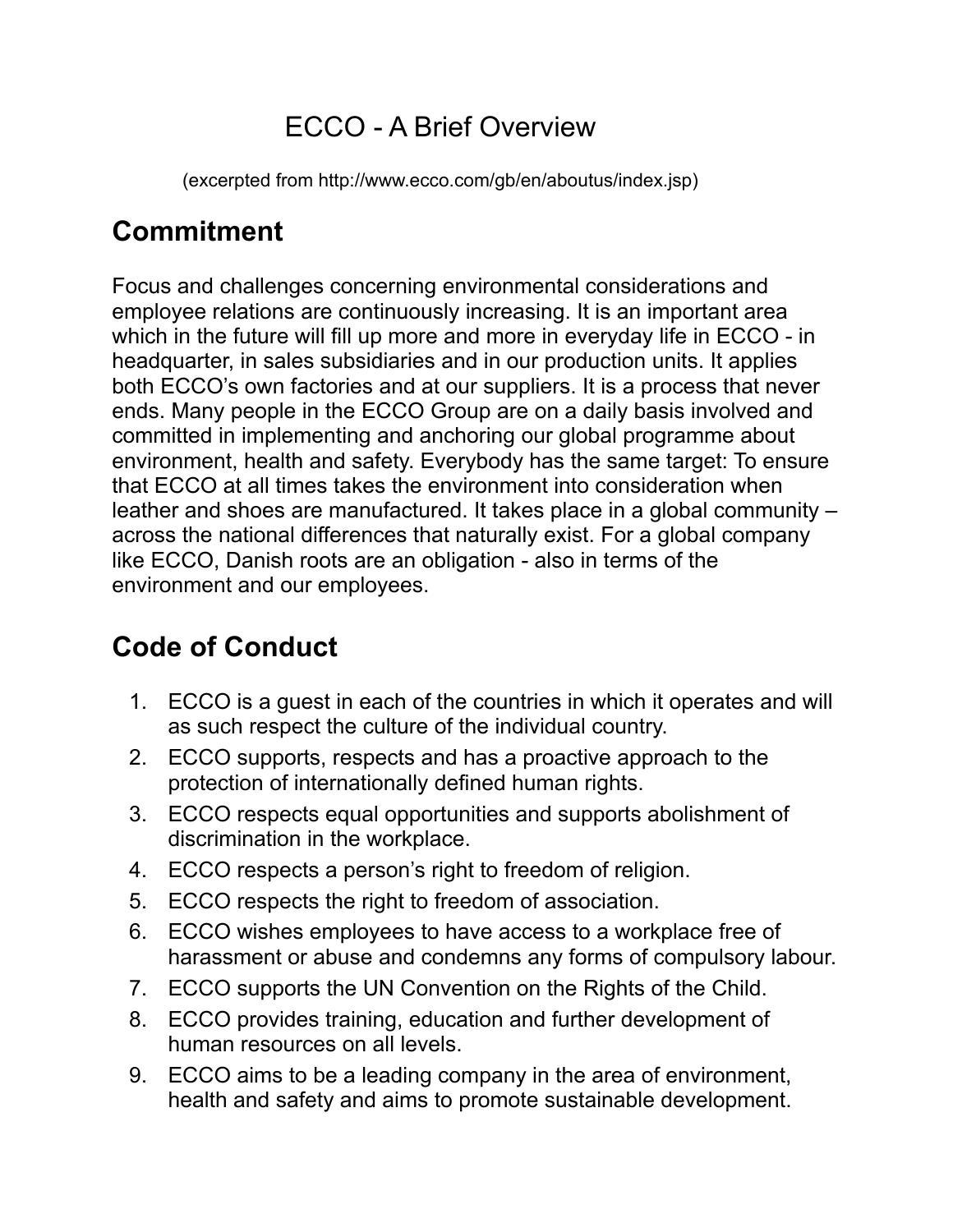10. ECCO wishes to ensure that the conduct of its business as an absolute minimum always complies with all relevant laws and regulations.

### **Environment, Health & Safety**

ECCO gives high priority to environmental considerations, healthy and safe conditions to our employees. We are focused on optimising our production methods and on developing new and more environmentally friendly processes. We involve our employees in the Company's environmental, health and safety activities, and each individual employee is responsible for making proactive efforts to continually improve environmental, health and safety conditions. This focus is also reflected in the Group's in-house course 'From cow to shoe' which contains a presentation of ECCO's environmental, health and safety initiatives. This part of the course often provokes a lively and constructive discussion and excites many ideas for future activities based on our employees' extensive experience.

#### **Mission**

At ECCO we are passionate shoemakers. We constantly aim to defy conventions. We strive to surprise, and we want to develop innovative designs and products – without having to compromise on the quality and comfort concept that lies at the heart of every ECCO product and indeed of our company. We do not aim to be the biggest – we just want to be the best. We aim to generate profitable growth so that we can maintain the greatest possible degree of financial independence and the financial strength to pursue our long-term targets on our own terms. ECCO's results are created by people who believe and are confident that they will shape the future by doing things differently. This approach was an important part of Karl Toosbuy's business philosophy and outlook on life, and it has characterised ECCO since our company's inception. Staying connected with the best feats of our past will help shape our future.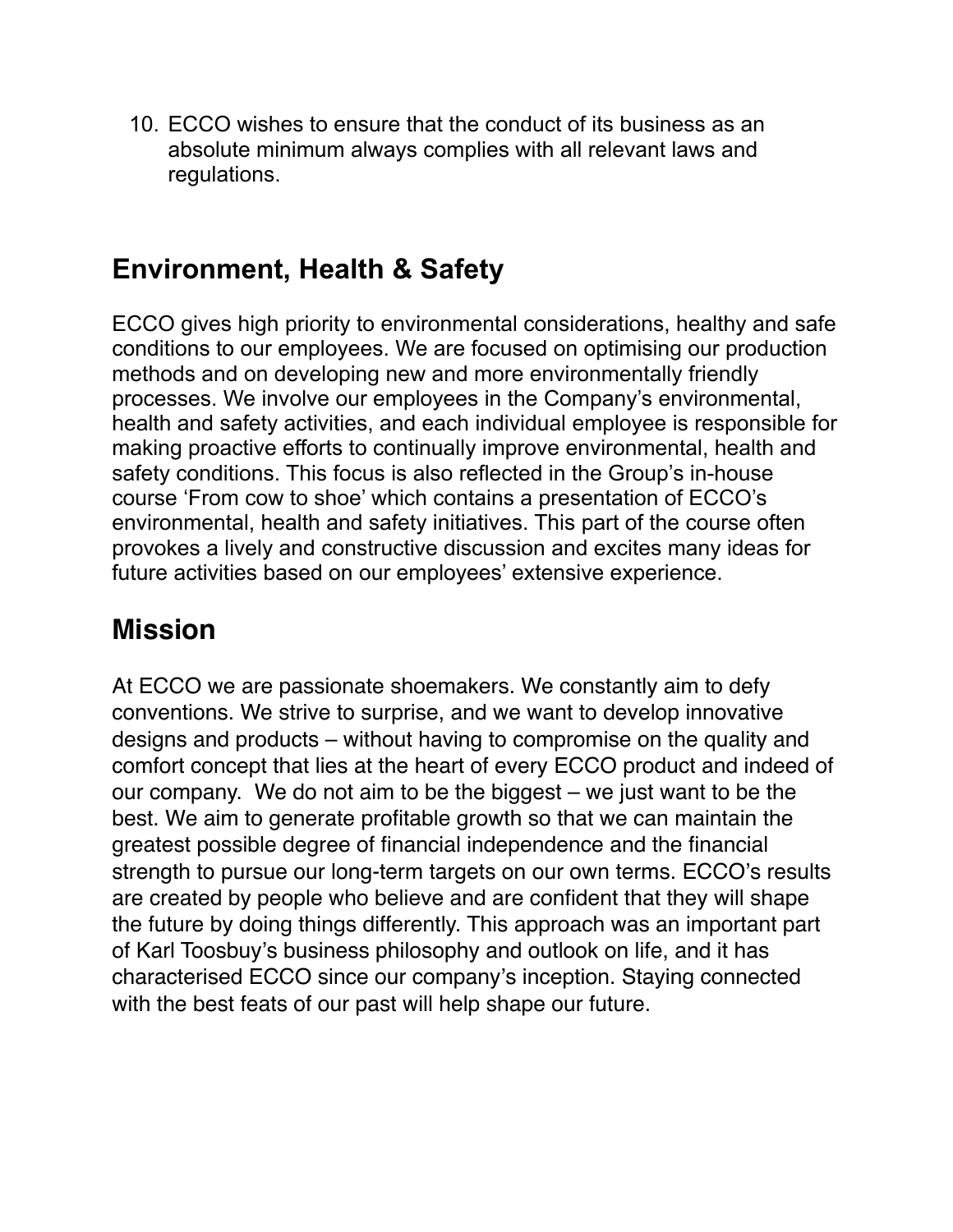### **Business**

ECCO has chosen to operate in all segments of the footwear market and in selected segments of the sports shoe market in which ECCO's products can play a leading role, for example Golf , Outdoor, Walking and Running. The core of ECCO's product strategy is and will continue to be products based on direct injected technology. This technology is ECCO's distinctive mark, and together with innovative strength and functionality it represents the philosophy behind ECCO. The large raise in sales over the years proves that the combination of these competencies is very popular with our customers. New, exciting products increase attention and sales and contribute to extending the limits of the technical capabilities of our factories. ECCO masters the production technology better than anyone, and the integral partnership between design, product development, brand development, tanneries, production and distribution is one of the keys to understanding ECCO's business philosophy and results.

## **Technology**

ECCO is a pioneer within the special direct injection technology where the upper part of the shoe, the upper, is placed in a mould before the sole is sprayed directly onto the upper part under high pressure. This unique technology, which guarantees unrivalled lightness, flexibility and quality in the individual shoe, is ECCO's hallmark, and it will form the basis of new and innovative designs in the future as well. ECCO's own control of the use and development of the technology ensures that new materials and production processes can be implemented quickly and efficiently anywhere in our production.

## **Commitment**

Focus and challenges concerning environmental considerations and employee relations are continuously increasing. It is an important area which in the future will fill up more and more in everyday life in ECCO - in headquarter, in sales subsidiaries and in our production units. It applies both ECCO's own factories and at our suppliers. It is a process that never ends. Many people in the ECCO Group are on a daily basis involved and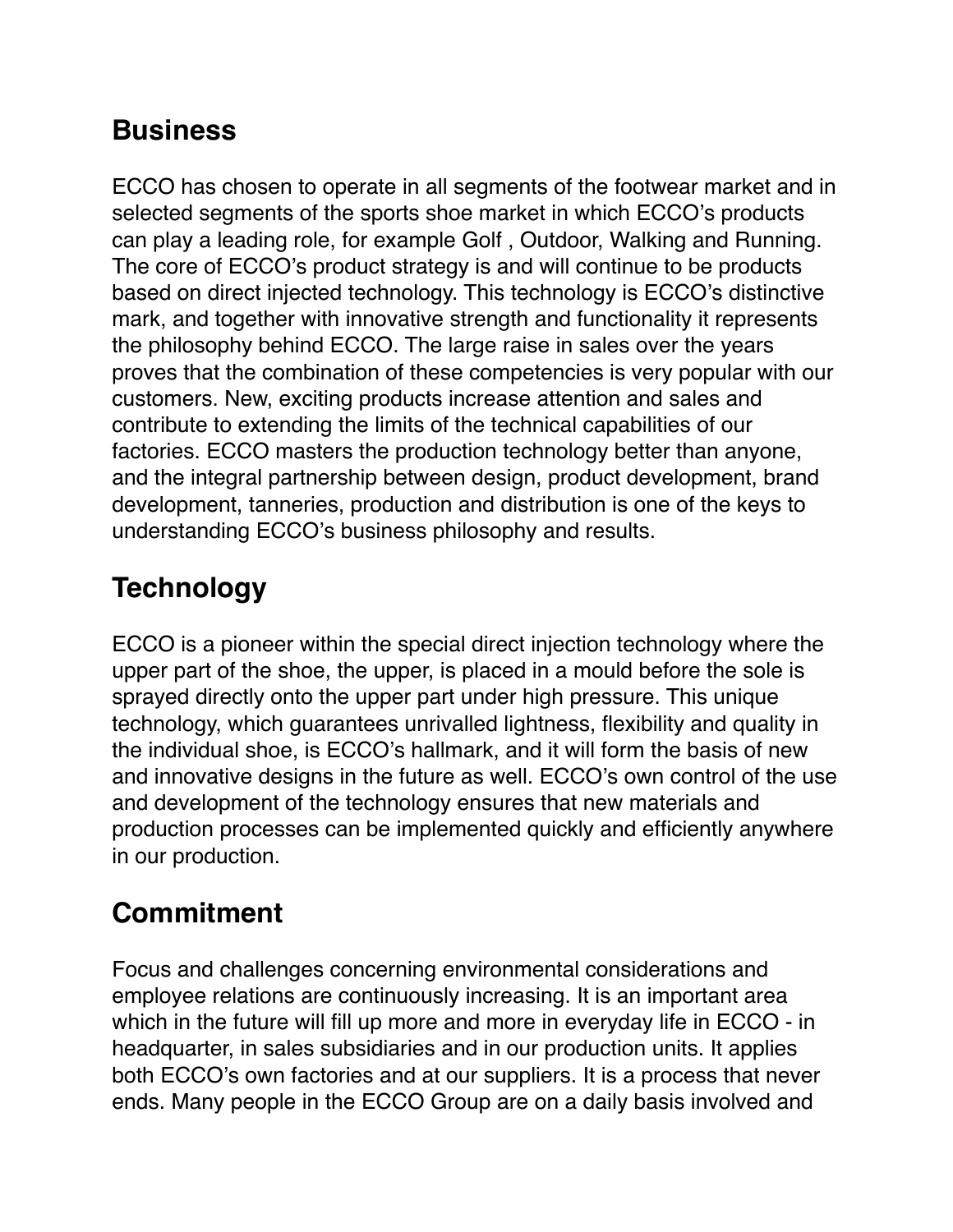committed in implementing and anchoring our global programme about environment, health and safety. Everybody has the same target: To ensure that ECCO at all times takes the environment into consideration when leather and shoes are manufactured. It takes place in a global community – across the national differences that naturally exist. For a global company like ECCO, Danish roots are an obligation - also in terms of the environment and our employees.

# **A Bit About ECCO Company History**

(excerpted from [http://www.fundinguniverse.com/company-histories/Ecco-Sko-AS-](http://www.fundinguniverse.com/company-histories/Ecco-Sko-AS-Company-History.html)[Company-History.html\)](http://www.fundinguniverse.com/company-histories/Ecco-Sko-AS-Company-History.html)

Key Dates:

1963: Karl Toosbury establishes Eccolet Sko to manufacture shoes in Bredebro, Denmark.

1966: The company begins exporting to Scandinavian markets.

1972: A successful line of clogs is launched.

1974: A production facility in Brazil is opened.

1981: The company introduces Free design, its first million-seller, and enters the Japanese market through a production license to Japanese Achilles Corporation.

1983: The first franchised Ecco retail store is opened.

1990: A full scale entry into the United States begins with the opening of a subsidiary in Massachusetts.

1993: A joint-venture manufacturing and distribution subsidiary in Thailand is created.

1999: The company changes its name to Ecco Sko.

2001: Receptor sports shoe line is launched.

2004: Ecco Sko signs a strategic alliance with sportswear maker Newline and begins construction on a new production site in India.

ECCO was founded in 1963 when Birte and Karl Toosbuy sold all their possessions and moved to the rural village of Bredebro in Denmark. From its humble origins as a single factory building ECCO soon began to grow fuelled by a pioneering spirit and a determination to make shoes that would follow the foot instead of the other way round.